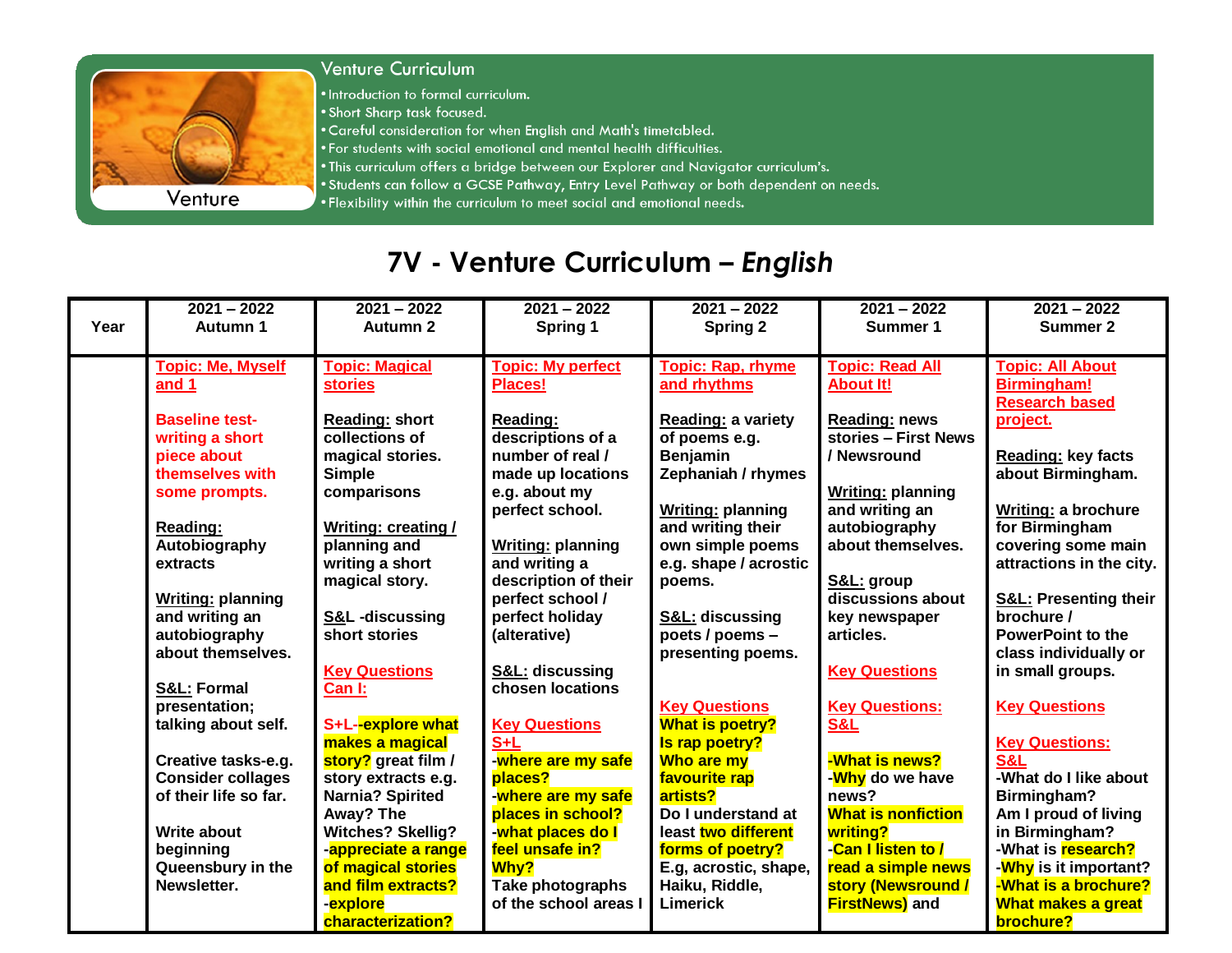| <b>Key questions/</b>            | What makes a             | feel safe and happy          | <b>Have I experienced</b>                    | recall what it is                        | -What makes a                                     |
|----------------------------------|--------------------------|------------------------------|----------------------------------------------|------------------------------------------|---------------------------------------------------|
| skills and                       | 'good' character or      | in? Describe why.            | a variety of spoken                          | about?                                   | brochure                                          |
| knowledge:                       | a 'bad' character in     | - <mark>what would my</mark> | word poets and                               | -listen to others'                       | persuasive?                                       |
|                                  | a magical story?         | perfect school be            | written poetry?                              | opinions                                 | -What are the key                                 |
| S+L- Can I:                      |                          | like?                        |                                              | respectfully?                            | features of a                                     |
| -sustain a longer                | <b>Reading:</b>          | - <mark>how would my</mark>  | S&L- Can I:                                  | - discuss 7V's                           | brochure? E.g.                                    |
| conversation about               | Can I:                   | 'realistic' perfect          | - <mark>discuss my ideas</mark>              | news- how have we                        | headings, pictures,                               |
| a topic I like?                  | -read extracts of        | school be                    | sensibly and                                 | settled into                             | bullet points,                                    |
| -present my ideas                | magical stories          | designed? Rules?             | maturely with my                             | Queensbury? What                         | website, contact                                  |
| using the apt tone?              | showing I                | Design in 3D?                | peers?                                       | has gone well?                           | numbers                                           |
| <b>Show awareness of</b>         | understand what I        | -design my perfect           | -explore issues                              | What have we                             |                                                   |
| the listener and                 | have read?               | school (or perfect           | important to me?                             | struggled with?                          | <b>Reading:</b>                                   |
| maintain their                   | -predict what may        | holiday as an                |                                              |                                          | Can I:                                            |
| interest?                        | happen next?             | alternative).                |                                              |                                          |                                                   |
|                                  | -retell or role play a   |                              | <b>Reading: Can I:</b>                       | <b>Reading:</b>                          | -select key                                       |
|                                  | short story to a         | <b>Reading</b>               | understand the                               | Can I:                                   | <b>information from</b>                           |
| <b>Reading- Can I:</b>           | peer?                    | Can I:                       | main ideas some                              |                                          | given brochures e.g.                              |
| -read a variety of               | - participate in         |                              | poems?                                       | -select some words                       | The Sealife Centre,                               |
| autobiographical                 | discussions about        | - read descriptions          | -infer meaning?                              | / pictures from a                        | <b>Cannon Hill Park,</b>                          |
| extracts showing I               | the stories read and     | of perfect places            | -select some words                           | familiar news story                      | <b>Trampoline Parks etc.</b>                      |
| have understood                  | <b>listen to others?</b> | and identify key             | / pictures from a                            | to explain its                           | -select prices,                                   |
| what I have read?                | -record and retrieve     | writing features e.g.        | familiar rhyme and                           | meaning?                                 | location, contact                                 |
| - <mark>summarise</mark> a short | <b>key information?</b>  | adjectives, mood?            | give it meaning?                             | -show curiosity                          | numbers etc.                                      |
| paragraph in my                  | -summarise what I        | -make                        | -show curiosity                              | about what is being                      | -give ideas about                                 |
| own words?                       | have read?               | straightforward              | about what is being                          | read?                                    | which is the <b>most</b>                          |
| -understand the                  |                          | inferences from a            | read?                                        | --make inferences                        | effective brochure?                               |
| difference between               | <b>Writing</b>           | text? (e.g. mood)            | -ask appropriate                             | about what a news                        | -identify why <b>specific</b>                     |
| fiction and                      | Can I:                   | -select some words           | questions about                              | story is about?                          | words and phrases                                 |
| nonfiction?                      | -plan and                | / pictures from a            | given raps / poems?                          | -predict what might                      | have been used?                                   |
| - <mark>distinguish</mark>       | storyboard my own        | familiar story and           | -make inferences                             | have happen after                        | Identify the aim of a                             |
| between statements               | magical story?           | <mark>explain its</mark>     | about what a poem                            | the news event?                          | brochure e.g. to                                  |
| of fact and opinion?             | - consider students      | meaning? (lower              | is about?                                    |                                          | attract visitors.                                 |
| - <mark>retrieve, record</mark>  | creating a 3D            | ability.                     | -make <mark>simple</mark>                    | <b>Writing:</b>                          | -select some key                                  |
| and present                      | setting for their        |                              | comparisons                                  | Can I:                                   | persuasive skills e.g.                            |
| information from                 | story in pairs /         | <b>Writing</b>               | between poems?                               |                                          | rhetorical questions,                             |
| non-fiction                      | individually?            | Can I:                       |                                              | - <mark>plan a suitable</mark>           | triplets. Facts and                               |
| <b>Writing- Can I:</b>           | -use adjectives and      | -plan and write a 7V         | <b>Writing:</b>                              | <b>News Report in</b>                    | statistics?                                       |
| - <mark>plan and write my</mark> | <b>interesting</b>       | brochure on 'Our             | Can I:                                       | pairs / individually                     |                                                   |
| own short                        | sentences?               | <b>Perfect School' for</b>   | - <mark>plan and write my</mark>             | about something                          |                                                   |
| autobiography                    | Similes?                 | Mr Wilson?                   | own small                                    | happening within                         |                                                   |
| about myself?                    | <b>Create mood in my</b> | -plan realistic ideas        | collection of poems                          | class 7V?                                |                                                   |
| -Choose what to                  | writing though           | that will be seen as         | / raps on issues I                           | - <mark>in pairs or as a</mark>          | <b>Writing: Is</b>                                |
| include- e.g. family,            | using the weather?       | sensible by Mr               | feel strongly about                          | class, write up the                      | <b>Birmingham a top UK</b>                        |
| primary school, key              | -create a superhero      | Wilson?                      | e.g. bullying, animal                        | news story for the                       |                                                   |
| memories?                        | in my writing?           | -write some                  | cruelty, music etc?                          | school website or                        | city?                                             |
| -identify the                    | -identify the            | questions to ask             | -write an effective                          | newsletter about 7V                      | Can I:                                            |
|                                  | audience?                | teachers about their         |                                              |                                          |                                                   |
| audience                         |                          | perfect school?              | acrostic, riddle rap.<br>-include similes or | news? (see above                         | - <mark>research, plan and</mark><br>write my own |
| - write legibly and              | - write legibly and      |                              | metaphors in my                              | in S&L). E.g. how<br>have we settled in? | <b>brochure to advertise</b>                      |
| fluently?                        | fluently?                | (interview)                  |                                              |                                          |                                                   |
|                                  |                          |                              | writing?                                     | <b>What have we</b>                      | <b>Birmingham or one</b>                          |